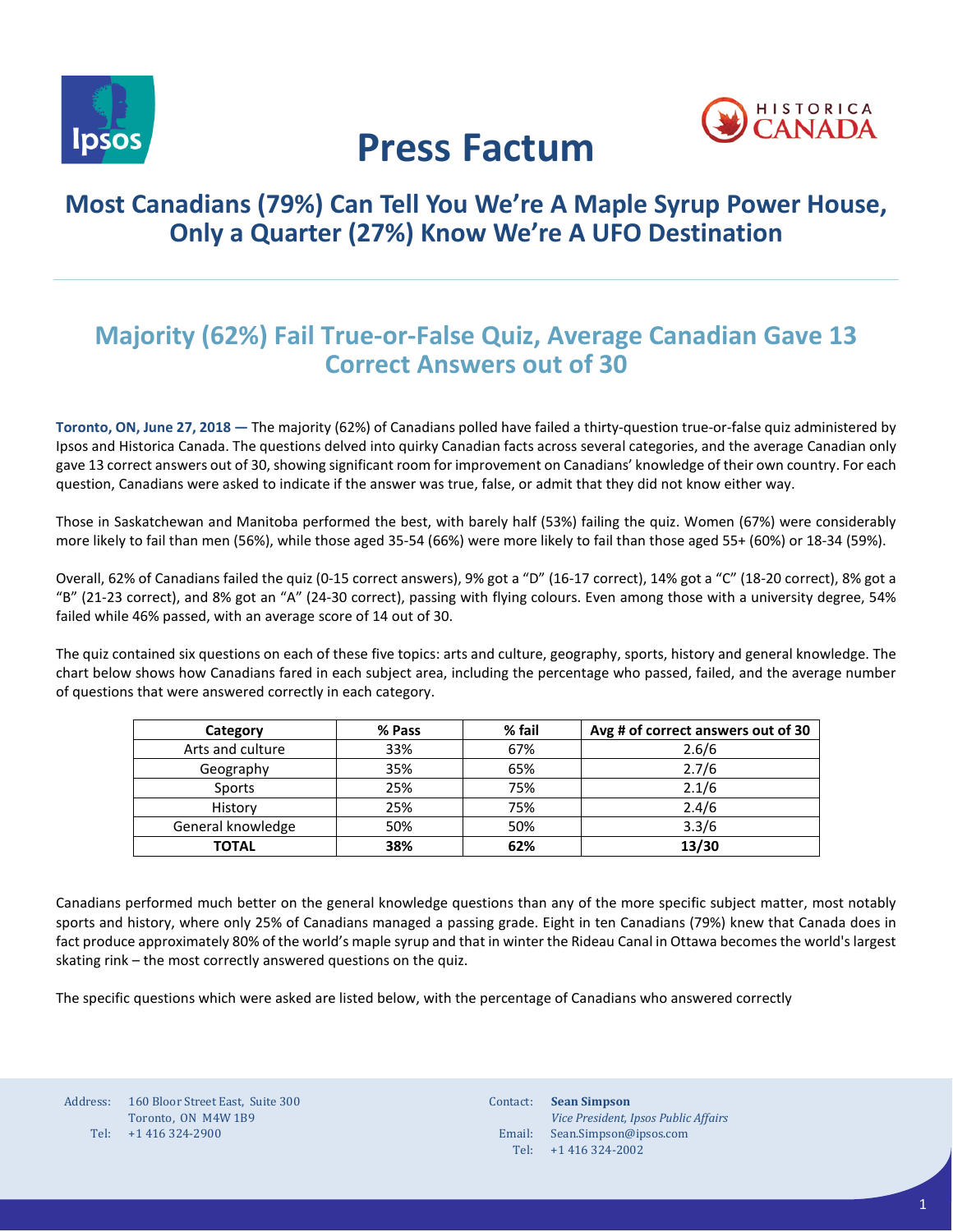

# **Press Release – continued –**



| Statements about arts and culture                                                               | <b>Correct Answer</b> | % correct |
|-------------------------------------------------------------------------------------------------|-----------------------|-----------|
|                                                                                                 |                       |           |
| X-Men's Wolverine has Canadian origins - according to his back story he was born in what is now | True                  | 48%       |
| Alberta                                                                                         |                       |           |
| Children's author Robert Munsch is Canadian - and considered the country's best selling-author  | True                  | 50%       |
| Film actress Mary Pickford, known as "America's Sweetheart," was actually Canadian              | True                  | 47%       |
| Action hero Superman was co-created by Canadian Joe Shuster                                     | True                  | 44%       |
| Actor Kiefer Sutherland is the grandson of Tommy Douglas, the "Father of universal healthcare"  | True                  | 36%       |
| The Beatles performed their first North American show at Crescentwood Community Club in         | False                 | 33%       |
| Winnipeg                                                                                        |                       |           |

| Statements about geography                                                                                          | <b>Correct Answer</b> | % correct |
|---------------------------------------------------------------------------------------------------------------------|-----------------------|-----------|
| Churchill, Manitoba is known as the "Polar Bear capital of the world"                                               | True                  | 59%       |
| Place names in Canada include Joe Batt's Arm, Saint-Louis-du-Ha! Ha! and Vulcan                                     | True                  | 49%       |
| Wood Buffalo National Park, which straddles the Alberta/Northwest Territories border, is larger<br>than Switzerland | True                  | 49%       |
| St. Paul, Alberta, is home to the world's first UFO landing pad                                                     | True                  | 27%       |
| Canada's own version of the Loch Ness Monster, Ogopogo, lives in Lake Okanagan                                      | True                  | 61%       |
| The Yukon is home to the world's highest unclimbed mountain, King Peak                                              | False                 | 21%       |

| Statements about sports                                                                         | <b>Correct Answer</b> | % correct |
|-------------------------------------------------------------------------------------------------|-----------------------|-----------|
|                                                                                                 |                       |           |
| The first NBA game was played in Toronto in 1946 between the New York Knickerbockers and        | True                  | 33%       |
| the Toronto Huskies                                                                             |                       |           |
| Babe Ruth hit his first professional homerun in Toronto, while playing for the Providence Grays | True                  | 32%       |
| Montreal Canadiens players once lost the Stanley Cup after leaving it on the side of the road   | True                  | 45%       |
| while changing a tire (and thankfully found it later)                                           |                       |           |
| Montreal Expos mascot Youppi was the first mascot ever to be ejected from a Major League        | True                  | 39%       |
| Baseball game                                                                                   |                       |           |
| Hockey player Paul Henderson, hero of the 1972 Summit Series, was born in a sleigh on Lake      | True                  | 24%       |
| Huron                                                                                           |                       |           |
| Zamboni racing was included in the 1988 Winter Olympic Games in Calgary, as a demonstration     | False                 |           |
| sport                                                                                           |                       | 38%       |

| Statements about history                                                                                                              | <b>Correct Answer</b> | % correct |
|---------------------------------------------------------------------------------------------------------------------------------------|-----------------------|-----------|
| Every year the Netherlands sends tulips to Canada as a thank you for hosting the royal family<br>during the Second World War          | True                  | 61%       |
| The first electric lightbulb was invented by Canadians Mathew Evans and Henry Woodward, who<br>later sold the patent to Thomas Edison | True                  | 33%       |

Contact: **Sean Simpson** Email: Tel: *Vice President, Ipsos Public Affairs* [Sean.Simpson@ipsos.com](mailto:Sean.Simpson@ipsos.com) +1 416 324-2002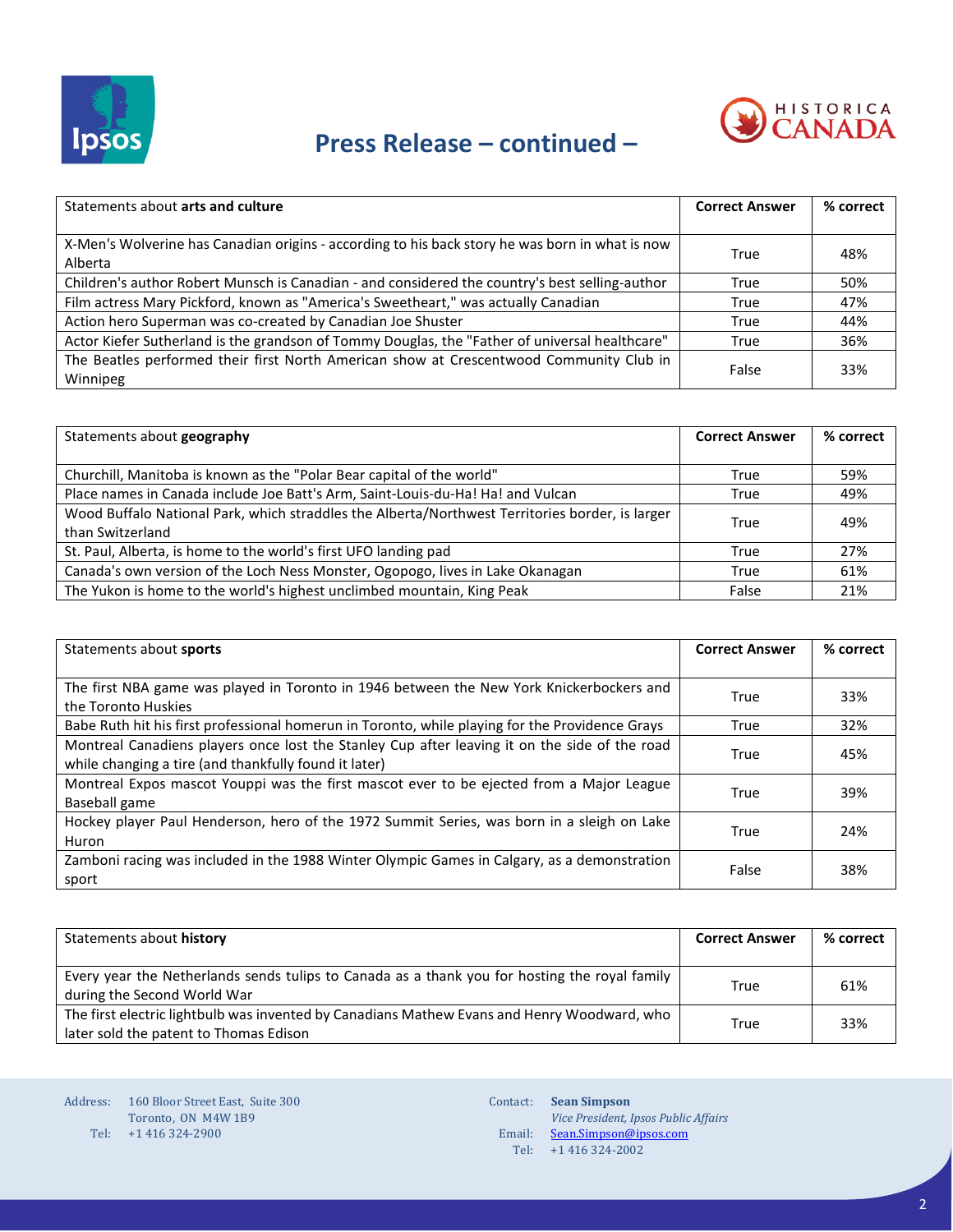

## **Press Release – continued –**



| Despite the name, Hawaiian pizza was invented in Canada                                        | True  | 62% |
|------------------------------------------------------------------------------------------------|-------|-----|
| While vacationing in Barbados in 1965, future Prime Minister John Turner saw former Prime      |       | 19% |
| Minister John Diefenbaker struggling in the ocean and pulled him safely to shore               | True  |     |
| There are 60 distinct Indigenous languages spoken across Canada                                | True  | 53% |
| After her coronation, Queen Elizabeth's first international visit was to Canada, to attend the | False |     |
| inaugural performance at the now world-renowned Stratford Festival                             |       | 10% |

| Statements about general knowledge                                                       | <b>Correct Answer</b> | % correct |
|------------------------------------------------------------------------------------------|-----------------------|-----------|
|                                                                                          |                       |           |
| Canada produces roughly 80% of the world's maple syrup                                   | True                  | 79%       |
| The coldest recorded temperature in Canada was -62.8 degrees Celsius in Snag, Yukon      | True                  | 58%       |
| The Wonderbra and the jockstrap are Canadian inventions                                  | True                  | 47%       |
| In the winter the Rideau Canal in Ottawa becomes the world's largest skating rink        | True                  | 79%       |
| Just 10 of the more than 125 species of maple trees found worldwide are native to Canada | True                  | 47%       |
| Moncton, N.B., has been named the world's snowiest city                                  | False                 | 19%       |

### **About the Study**

These are some of the findings of an Ipsos poll conducted between June 13 and 15, 2018, on behalf of Historica Canada. For this survey, a sample of 1,000 Canadians aged 18+ was interviewed online via the Ipsos I-Say panel and non-panel sources. Quota sampling and weighting were employed to balance demographics to ensure that the sample's composition reflects that of the adult population according to Census data and to provide results intended to approximate the sample universe. The precision of Ipsos online polls is measured using a credibility interval. In this case, the poll is accurate to within ±3.5 percentage points, 19 times out of 20, had all Canadian adults been polled. The credibility interval will be wider among subsets of the population. All sample surveys and polls may be subject to other sources of error, including, but not limited to coverage error, and measurement error.

#### **For more information on this news release, please contact:**

Anthony Wilson-Smith, President and CEO Historica Canada +1 416 506 1867 [info@historicacanada.ca](mailto:info@historicacanada.ca)

Sean Simpson, Vice President Ipsos, Canada +1 416 324 2002 [Sean.Simpson@ipsos.com](mailto:Sean.Simpson@ipsos.com)

| Address: | 160 Bloor Street East, Suite 300 |
|----------|----------------------------------|
|          | Toronto, ON M4W 1B9              |
| Tel:     | $+1$ 416 324-2900                |

Contact: **Sean Simpson** Email: Tel: *Vice President, Ipsos Public Affairs* [Sean.Simpson@ipsos.com](mailto:Sean.Simpson@ipsos.com) +1 416 324-2002